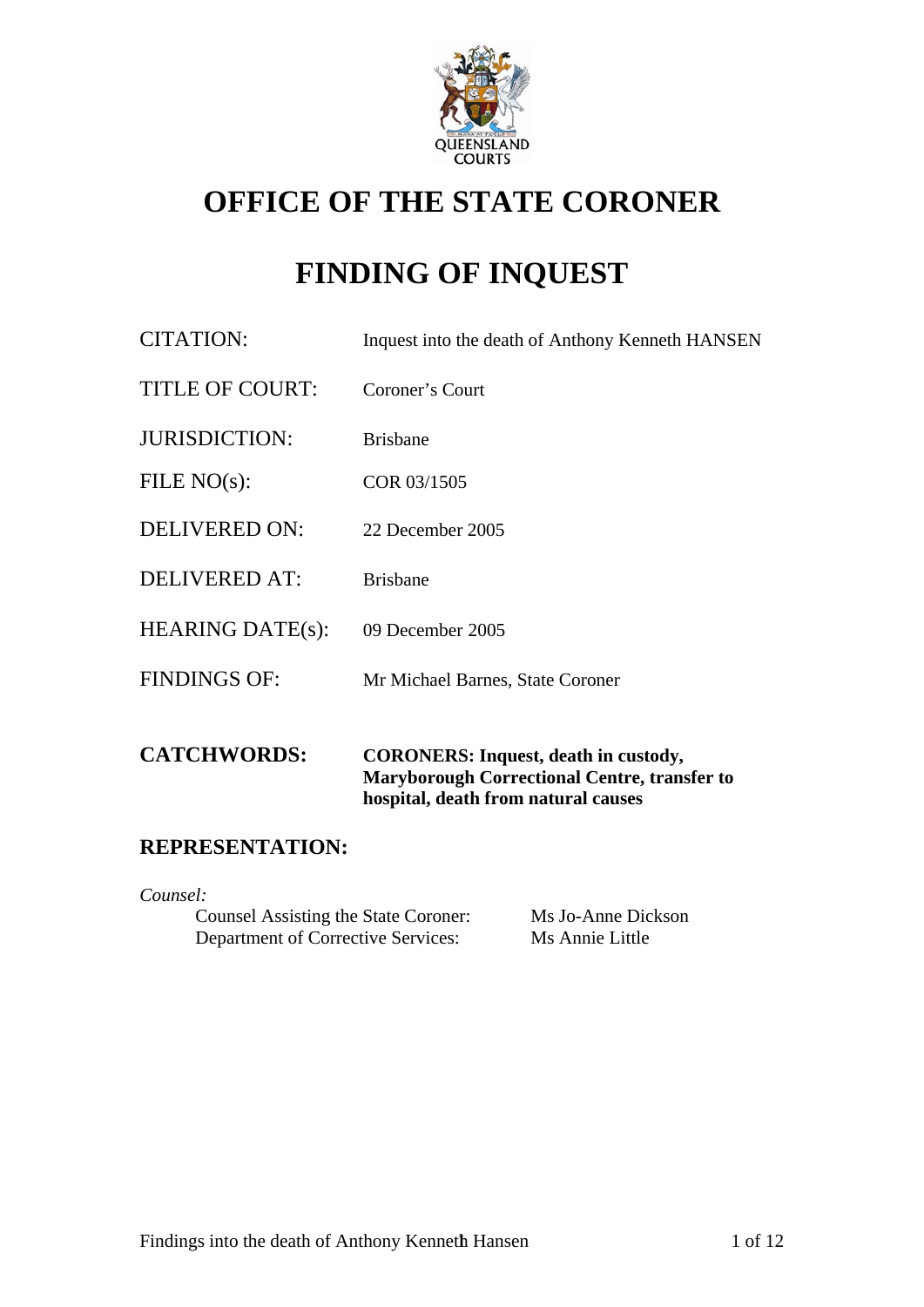1. *The Coroners Act 1958* provides in s43(1) that after considering all of the evidence given before a coroner at an inquest the coroner shall give his or her findings in open court. What follows are my findings in the inquest held into the death of Anthony Kenneth Hansen.

### **Introduction**

- 2. Mr Hansen was an inmate at the Maryborough Correctional Centre serving a sentence of 17 years imprisonment. On 24 August 2003 he was admitted to the medical ward at the correctional centre with flu-like symptoms. He remained in the centre and was reviewed by the Visiting Medical Officer on 26 August. In the late evening of 27 August Mr Hansen's condition deteriorated and he was transported by ambulance to the Maryborough Base Hospital where he was treated in the intensive care unit. Mr Hansen died some eleven hours later of diffuse alveolar damage – otherwise known as adult respiratory distress syndrome.
- 3. These findings seek to explain how that occurred and consider whether the care given to Mr Hansen by correctional authorities and the Maryborough Base Hospital was adequate.

### **The Coroner's Jurisdiction**

4. Before turning to the evidence, I will say something about the nature of the coronial jurisdiction.

# **The Basis of the Jurisdiction**

- 5. Although this inquest was opened on 09 December 2005, as the death being investigated occurred before 01 December 2003, the date on which the *Coroners Act 2003* was proclaimed, it is a "*precommencement death*" within the terms of s100 of that Act and therefore the provisions of the *Coroners Act 1958* (the Act) are preserved in relation to it.
- 6. Because the police officer who first became aware of this death considered "*that the person had died within the State while detained in any prison or psychiatric hospital"[1](#page-1-0)* he was obliged by s12(1) to report it to a coroner. S7(1) confers jurisdiction on a coroner to investigate such a death and s7B authorises the holding of an inquest into it.

# **Scope of the Coroner's Inquiry and Findings**

- 7. The Act, in s24, provides that where an inquest is held, it shall be for the purpose of establishing as far as practicable:-
	- $\bullet$  the fact that a person has died;
	- the identity of the deceased;
	- when, where and how the death occurred; and
	- whether anyone should be charged with a criminal offence alleging that he or she caused the death.

<span id="page-1-0"></span> $\frac{1}{1}$  s7(1)(b)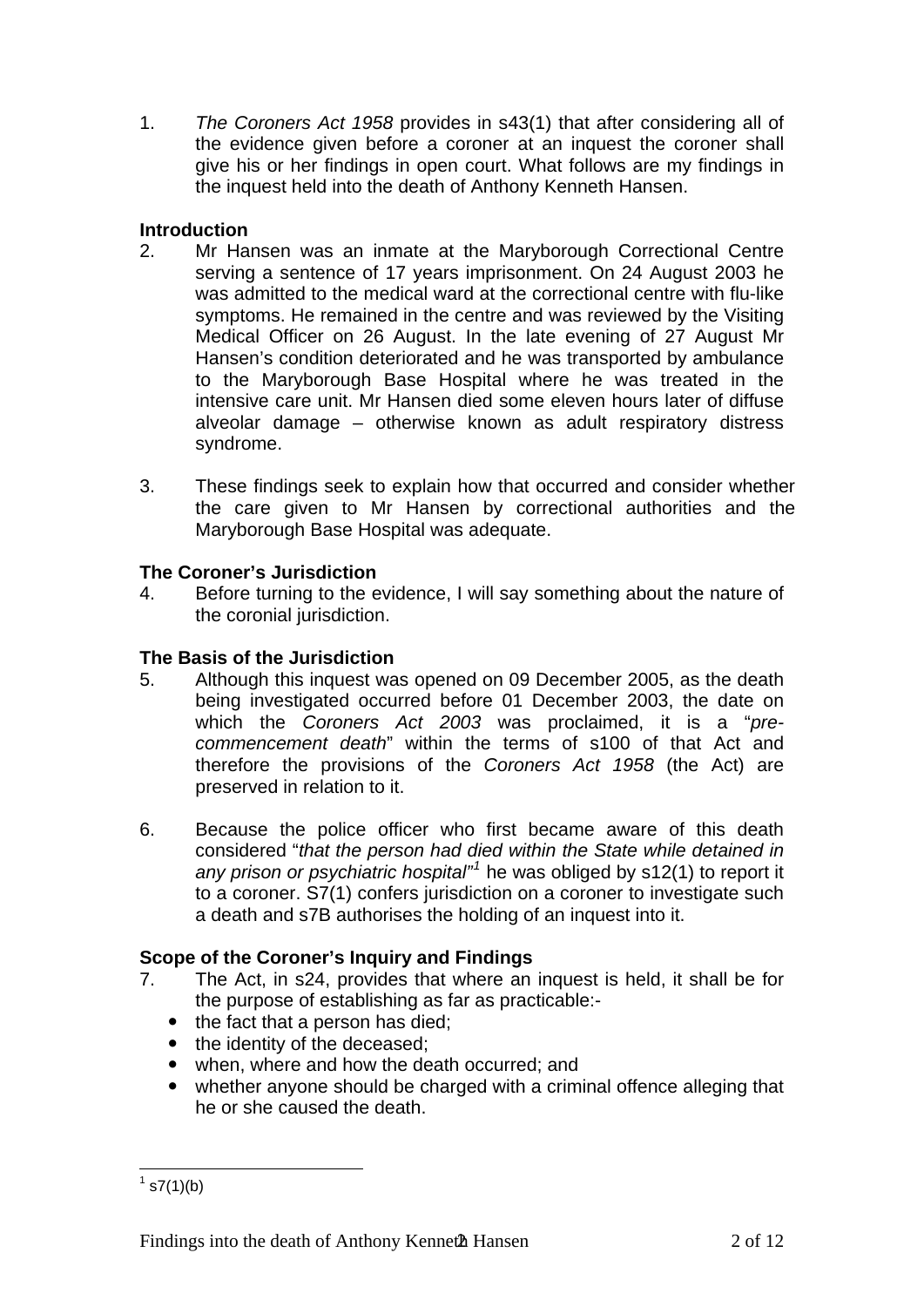- 8. After considering all of the evidence presented at the inquest, findings must be given in relation to each of those matters to the extent that they are able to be proven.
- 9. An inquest is not a trial between opposing parties but an inquiry into the death. In a leading English case it was described in this way:-

*It is an inquisitorial process, a process of investigation quite unlike a criminal trial where the prosecutor accuses and the accused defends… The function of an inquest is to seek out and record as many of the facts concerning the death as the public interest requires.* [2](#page-2-0)

10. The focus is on discovering what happened, not on ascribing guilt, attributing blame or apportioning liability. The purpose is to inform the family and the public of how the death occurred with a view to reducing the likelihood of similar deaths. As a result, the Act authorises a coroner to make preventive recommendations,<sup>[3](#page-2-1)</sup> referred to as "riders" but prohibits findings or riders being framed in a way that appears to determine questions of civil liability or suggests a person is guilty of any criminal offence.<sup>[4](#page-2-2)</sup>

#### **The Admissibility of Evidence and the Standard of Proof**

- 11. Proceedings in a coroner's court are not bound by the rules of evidence because s34 of the Act provides that "*the coroner may admit any evidence the coroner thinks fit"* provided the coroner considers it necessary to establish any of the matters within the scope of the inquest.
- 12. This flexibility has been explained as a consequence of an inquest being a fact-finding exercise rather than a means of apportioning guilt; an inquiry rather than a trial. $5$
- 13. A coroner should apply the civil standard of proof, namely the balance of probabilities, but the approach referred to as the *Briginshaw* sliding scale is applicable.<sup>[6](#page-2-4)</sup> This means that the more significant the issue to be determined, the more serious an allegation or the more inherently unlikely an occurrence, the clearer and more persuasive the evidence needed for the trier of fact to be sufficiently satisfied that it has been proven to the civil standard.<sup>[7](#page-2-5)</sup>
- 14. Of course, when determining whether anyone should be committed for trial, a coroner can only have regard to evidence that could be admitted

1

<sup>&</sup>lt;sup>2</sup> R v South London Coroner; ex parte Thompson (1982) 126 S.J. 625

<span id="page-2-1"></span><span id="page-2-0"></span> $3$  s43(5)

 $4$  s43(6)

<span id="page-2-3"></span><span id="page-2-2"></span><sup>&</sup>lt;sup>5</sup> *R v South London Coroner; ex parte Thompson* per Lord Lane CJ, (1982) 126 S.J. 625<br><sup>6</sup> Anderson v Blashki [1993] 2 VR 89 at 96 per Gobbo J

<span id="page-2-5"></span><span id="page-2-4"></span> $7$  Briginshaw v Briginshaw (1938) 60 CLR 336 at 361 per Sir Owen Dixon J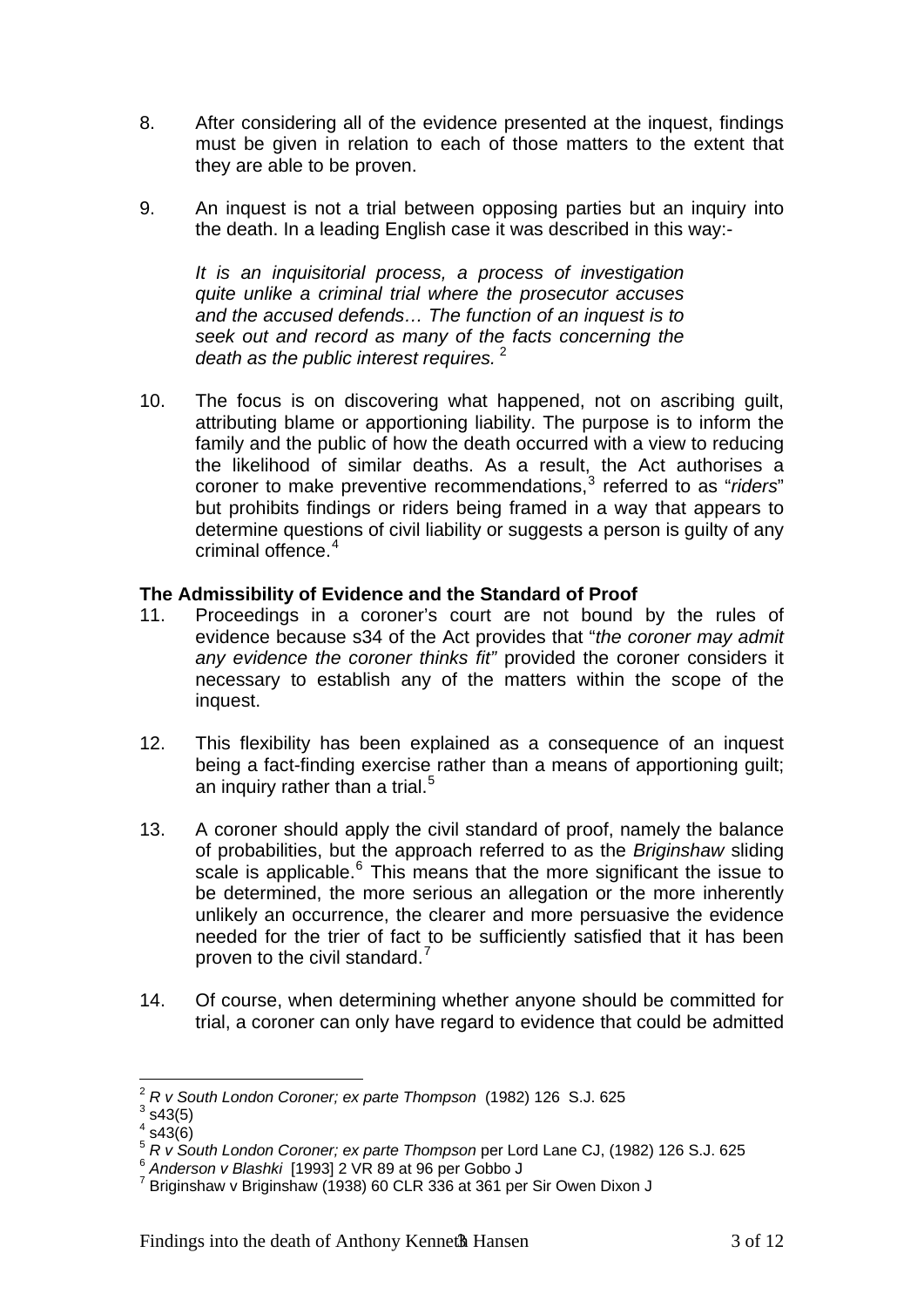in a criminal trial and will only commit if he/she considers an offence could be proven to the criminal standard of beyond reasonable doubt.

15. It is also clear that a coroner is obliged to comply with the rules of natural justice and to act judicially.<sup>[8](#page-3-0)</sup>This means that no findings adverse to the interest of any party may be made without that party first being given a right to be heard in opposition to that finding. As *Annetts v McCann[9](#page-3-1)* makes clear that includes being given an opportunity to make submissions against findings that might be damaging to the reputation of any individual or organisation.

#### **The Investigation**

- 16. I turn now to a description of the investigation.
- 17. The death was immediately reported to the police and officers from the Maryborough Criminal Investigation Branch attended. The local coroner and I were both notified of the death.
- 18. Police immediately began to investigate the circumstances surrounding Mr Hansen's death. Detective Sergeant Hayden Lenz from the Corrective Services Investigation Unit was appointed as the Investigating Officer. He was assisted in the investigation by other officers from the CSIU and the Maryborough CIB.
- 19. On 29 August 2003 Detective Sergeant Lenz attended the hospital mortuary and observed the body of Mr Hansen. He saw no signs of injury.
- 20. On the same day Detective Sergeant Lenz, in company with other officers, attended the Maryborough Correctional Centre and conducted a search of the medical ward and Mr Hansen's cell. Detective Sergeant Lenz considered there was nothing suspicious about either the ward or the cell. He directed a series of photographs be taken of both rooms.
- 21. Investigating officers compiled 20 statements during the investigation including statements from police officers involved in the investigation, custodial services officers and nursing staff from the Maryborough Correctional Centre as well as medical practitioners involved in Mr Hansen's care.
- 22. The investigating officer noted in his statement that all medical staff at both the Maryborough Correctional Centre and the Maryborough Base Hospital were forthright and willing to cooperate with the investigation.

1

<span id="page-3-0"></span><sup>8</sup> *Harmsworth v State Coroner* [1989] VR 989 at 994 and see a useful discussion of the issue in Freckelton I., "Inquest Law" in *The inquest handbook*, Selby H., Federation Press, 1998 at 13

<span id="page-3-1"></span><sup>&</sup>lt;sup>9</sup> (1990) 65 ALJR 167 at 168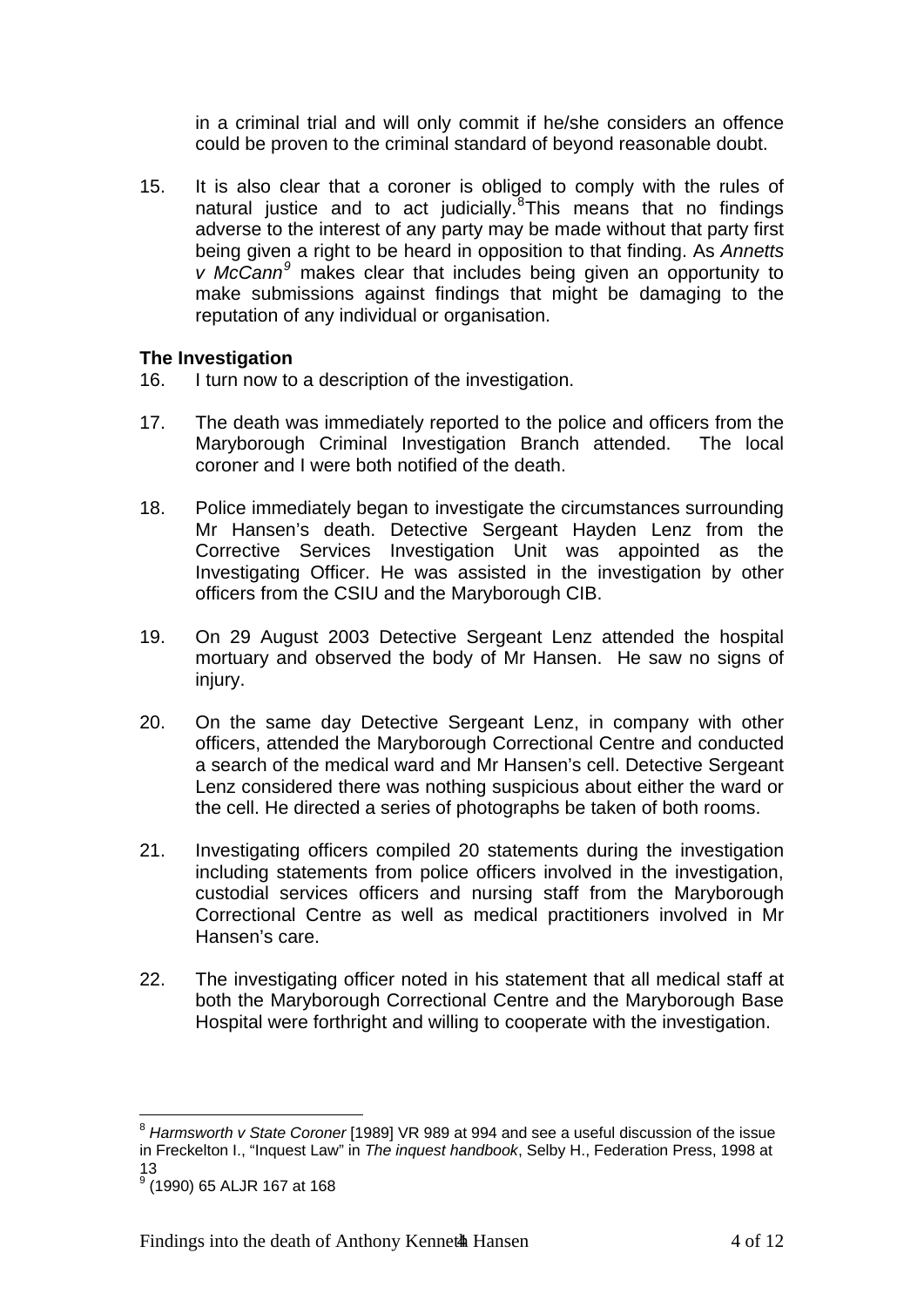- 23. A comprehensive report outlining the circumstances of the death was subsequently forwarded to the local Coroner. The matter was then transferred to me in March 2004.
- 24. This office then arranged for an independent thoracic physician to review the medical records of Mr Hansen to assess the quality of the health care provided to him by the Department of Corrective Services and the Maryborough Base Hospital.
- 25. I am satisfied that the investigation was competent and thorough.

#### **The Inquest**

- 26. An inquest was held in Brisbane on 09 December 2005. Ms Jo-Anne Dickson was appointed to assist me during the inquest. Leave to appear was granted to the Department of Corrective Services. Mr Hansen's family advised that they did not wish to attend the inquest and had no matters they wished to raise at the inquest. A copy of the evidence was provided to the family prior to the inquest.
- 27. All of the statements, medical records and photographs were tendered.
- 28. I determined that the evidence contained in them was sufficient to enable me to make the findings required by the Act and that there was no other purpose which would warrant any witnesses being called to give oral evidence. The family indicated that they did not wish to challenge or examine any of the witnesses' versions as contained in the documents which had been tendered.

#### **Particulars of Imprisonment**

- 29. Mr Hansen was remanded into custody at the Arthur Gorrie Correctional Centre on 02 November 1999 for child sex offences. He was immediately afforded protective custody status.
- 30. On 05 January 2000 he was transferred to the Wolston Correctional Centre. He was sentenced on 29 January 2001 to 17 years imprisonment. He was eligible for parole on 07 June 2013 and his earliest discharge date was 01 November 2016.
- 31. Mr Hansen was then transferred to the Maryborough Correctional Centre on 29 April 2003.
- 32. He did not further offend or commit any breaches during his period of incarceration.

#### **Medical History**

- 33. Mr Hansen's recorded medical history included the following conditions:-
	- epilepsy;
	- an hiatus hernia: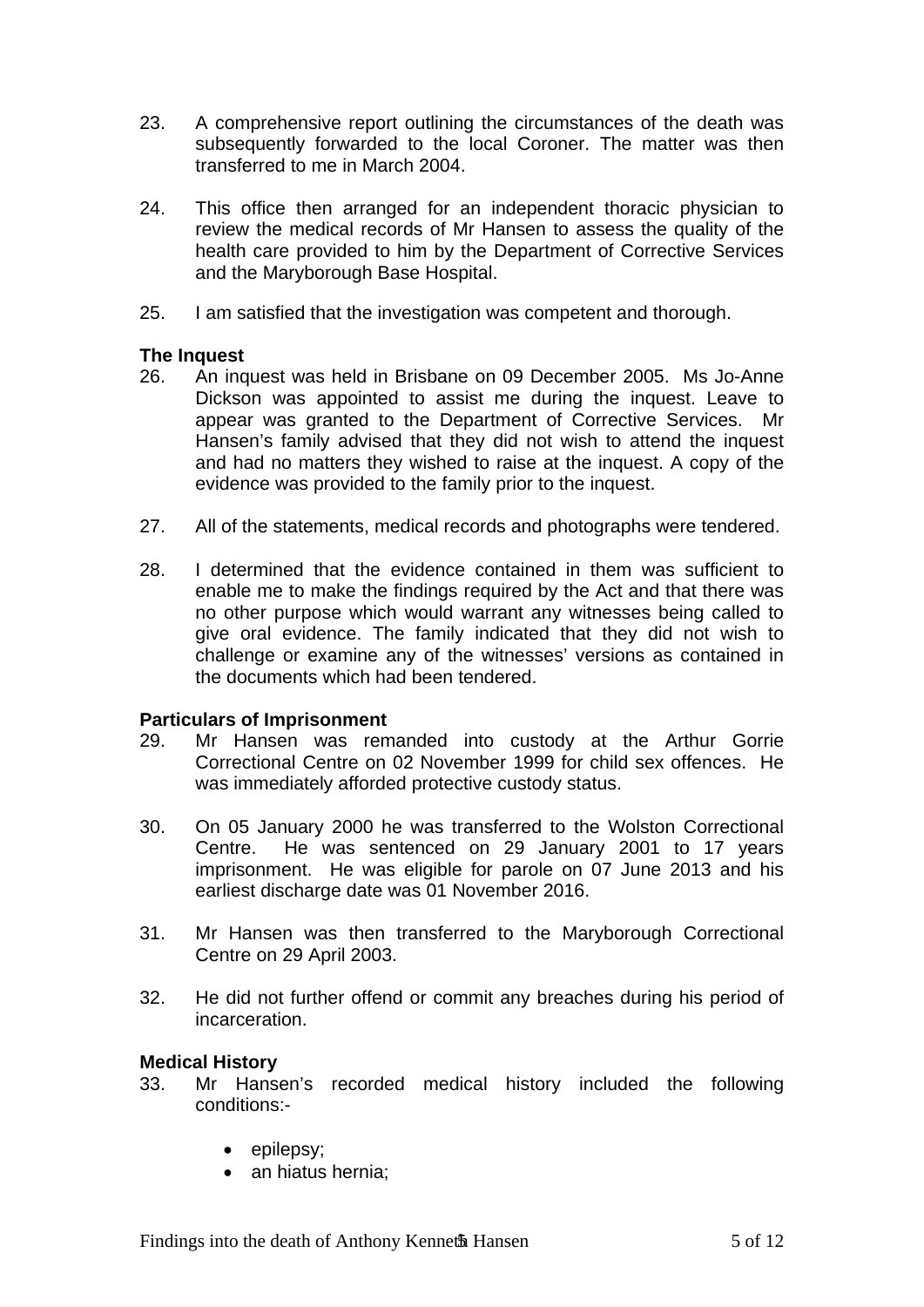- asthma; and
- a personality disorder with schizophrenia traits.
- 34. Mr Hansen was also reported to have been a heavy smoker and to have abused drugs.
- 35. In 1998/99 Mr Hansen had two admissions to the Beaudesert Hospital to investigate his history of fitting and heart complaints. No cause was found.
- 36. He was also reported to have twice collapsed at the Wolston Correctional Centre – first in January 2000 and then in February 2003. There was also a report of an attempted self-harm by hanging in April the same year.

#### **Circumstances Surrounding the Death**

- 37. On 24 August 2003 Mr Hansen presented to the medical ward at the correctional centre complaining of shortness of breath and chest pain when breathing. He stated that he began to feel ill on 23 August. He reported that he had been coughing up phlegm. Nursing staff admitted Mr Hansen to the centre and then contacted the Visiting Medical Officer Dr Cotton at about 3.30pm. Dr Cotton recollects a history of high temperature, shivering and a productive cough. Dr Cotton prescribed an antibiotic (Augmentin Duo) as well as Ventolin 4 hourly if required and a simple analgesia.
- 38. Mr Hansen's symptoms continued on 25 August. Dr Cotton was again contacted by telephone and he instructed that the same treatment continue. In the early afternoon of 25 August, Mr Hansen vomited his breakfast and lunch. He was administered panadol and settled to bed. He reported feeling much better.
- 39. At about 3.30pm on 26 August Mr Hansen was reviewed by another Visiting Medical Officer, Dr Lethbridge. Dr Lethbridge noted his history consisted of symptoms of fever, cough, some shortness of breath, pleuretic chest pain, lethargy and some vomiting. He noted that his observations were stable and that he appeared to be suffering from a febrile respiratory illness with symptoms of possible lower respiratory infection or pleurisy, although when the doctor examined his chest there were no specific signs to confirm this diagnosis.
- 40. Dr Lethbridge prescribed maxalon to alleviate the vomiting and recommended improving his fluid intake but otherwise did not alter his treatment plan.
- 41. Mr Hansen remained in the medical centre throughout 27 August where he was monitored by nursing staff. At 6.15pm Clinical Nurse Heather Hancock-Toohey commenced her shift at the centre. He was reviewed by nurse Hancock-Toohey and provided with nebulised ventolin at 7.30pm. His observations were also taken at this time. His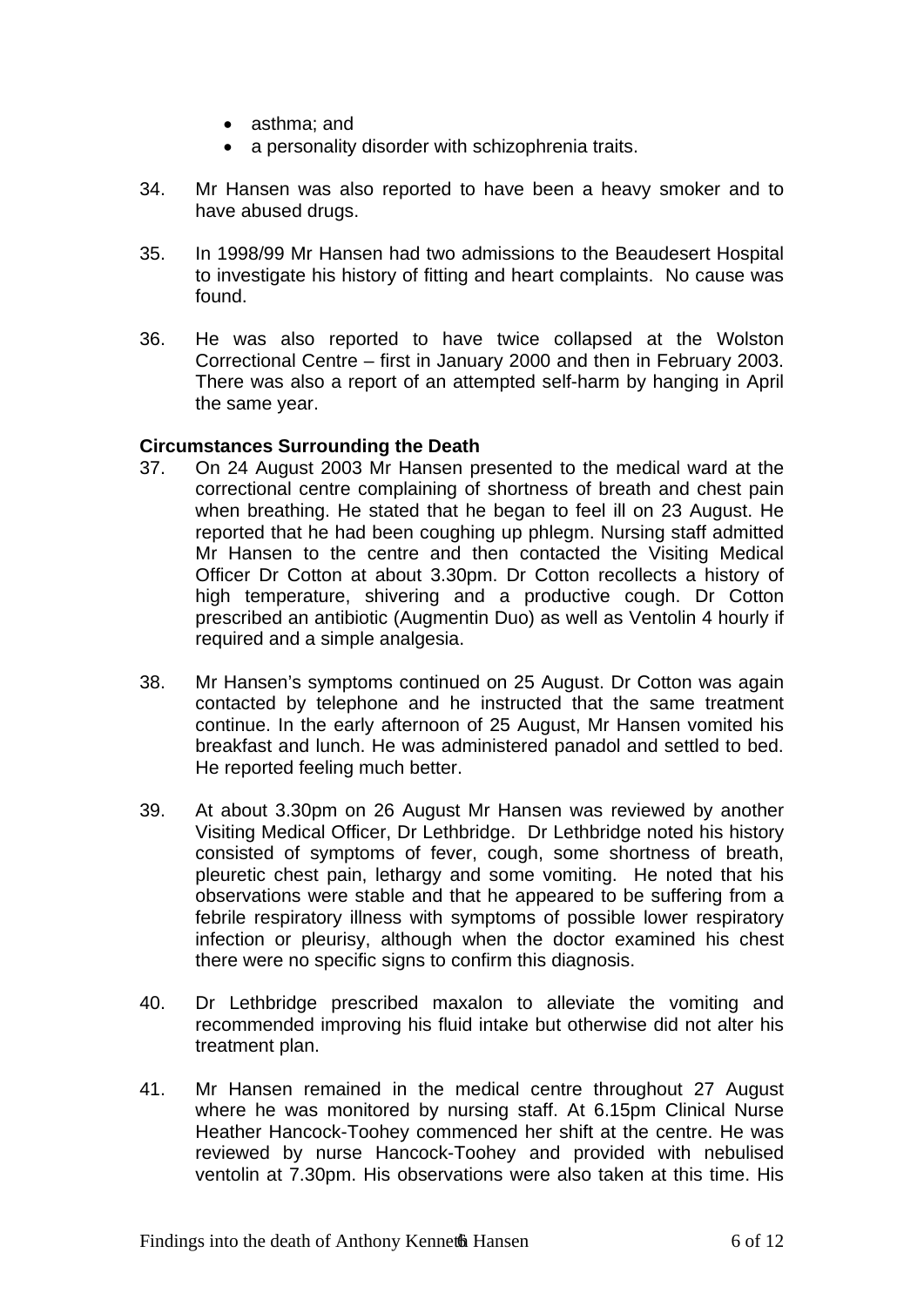blood pressure was 145/80, his pulse was 120, his respiration was 24, his temperature was 38.5 degrees, and his oxygen saturations were at 95%. He was then administered two panadol tablets.

- 42. At 10.30pm Correctional Services Officer Wendy Dale requested nurse Hancock-Toohey to review Mr Hansen as he was asking to see her. Nurse Hancock-Toohey reviewed him at 10.35pm. Mr Hansen stated to the nurse that he was short of breath and asked if he could use the nebuliser. Nurse Hancock-Toohey suggested he have a hot shower instead, which Mr Hansen agreed to, because the nebuliser had been ordered at 6 hourly intervals by Dr Lethbridge.
- 43. Nurse Hancock-Toohey reviewed Mr Hansen again at 11.00pm and administered his nebuliser. His observations at that time were blood pressure 160/100, pulse 150, respiration 30, temperature 39.9 degrees, oxygen saturations were 85% and his blood sugar level was 11.3 millimoles. Nurse Hancock-Toohey commenced oxygen therapy via a rebreather mask which improved his saturations to 91%. Mr Hansen then informed nurse Hancock-Toohey that he had been coughing up blood.
- 44. Nurse Hancock-Toohey says she contacted Dr Cotton and updated him on Mr Hansen's condition at 11.22. Dr Cotton contends that he was contacted at 12.30am. However as the Queensland Ambulance Service report records they were called to attend the correctional centre at 12.08am, Dr Cotton is clearly mistaken.
- 45. During Nurse Hancock-Toohey's conversation with Dr Cotton she advised him that Mr Hansen's condition had deteriorated, that his oxygen saturations had decreased, that he was short of breath, clammy, febrile and had coughed up some blood. He agreed that Mr Hansen should be transferred to the Maryborough Base Hospital by ambulance forthwith. Nurse Hancock-Toohey then notified the hospital accident and emergency department to expect the arrival of Mr Hansen.
- 46. Nurse Hancock-Toohey says she contacted correctional supervisor Carl Jespersen at 11.44pm and informed him of Mr Hansen's deteriorating condition and that an ambulance transfer to the Maryborough Hospital was needed. Correctional supervisor Jespersen says he was contacted shortly after midnight. The statements of correctional services officers Wendy Dale and Mervyn Rasmussen however support nurse Hancock-Toohey's version as to time.
- 47. Correctional supervisor Jespersen and correctional services officers Rasmussen and Buenen then attended the medical centre. Rasmussen states that nurse Hancock-Toohey and Jespersen then had a conversation which he could not hear but following that conversation Jespersen issued instructions to himself and Buenen to escort Mr Hansen to the hospital. Correctional services officer Buenen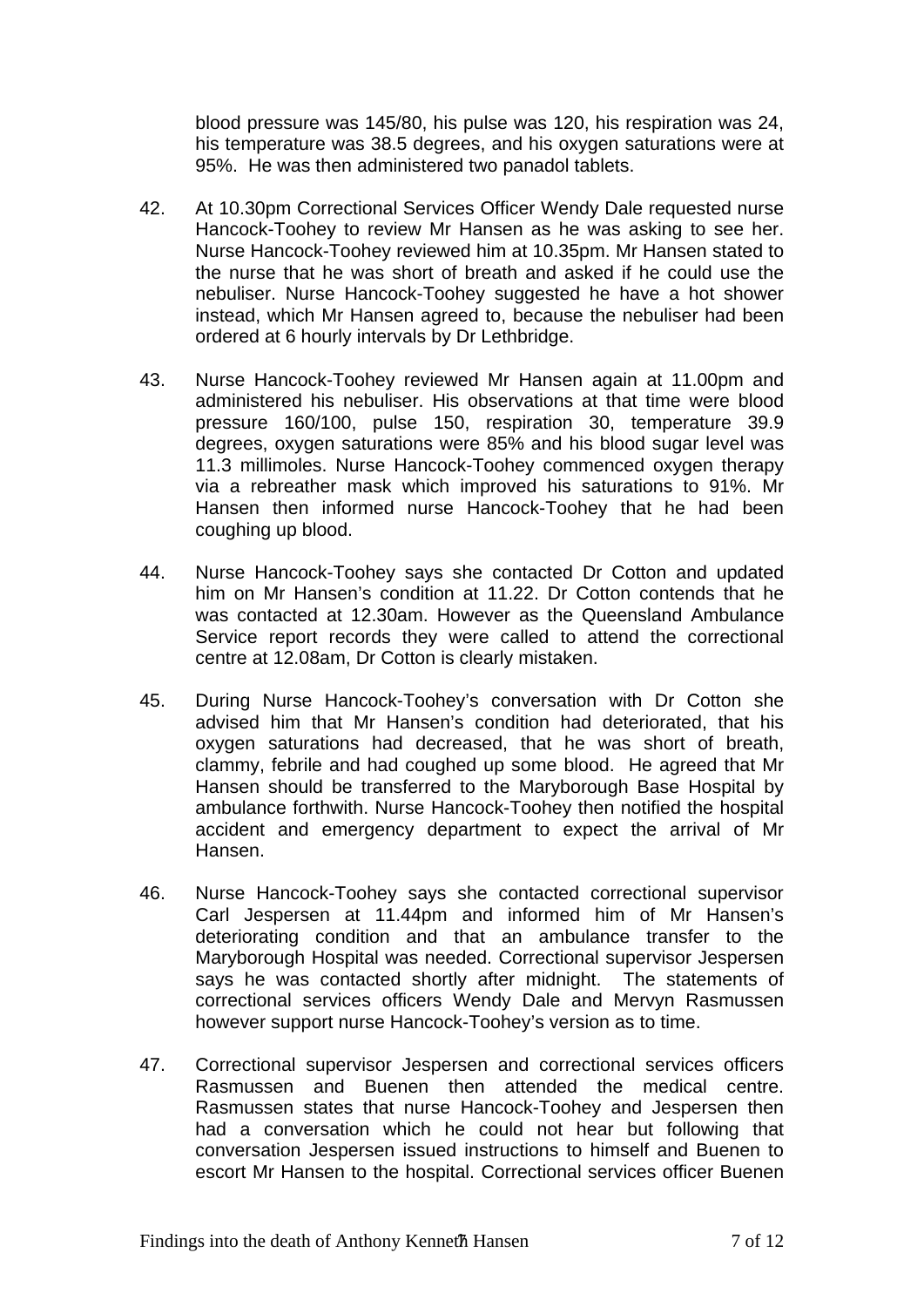then went to the gatehouse to draw weapons, handcuffs and legcuffs for the escort.

- 48. Correctional services officer Dale states that she was contacted by officer May at 12.05am and directed to contact master control at the gatehouse to request an ambulance for the transfer. The Queensland Ambulance Service report indicates that the call from correctional centre to attend was received at 12.08am and a car dispatched at 12.09am, arriving on the scene at 12.20am. Nurse Hancock-Toohey remained with Mr Hansen and continued treatment until the ambulance service arrived.
- 49. Ambulance officer Leslie Maidment states that they rendered assistance and then departed the correctional centre at 12.37am and transferred Mr Hansen to the Maryborough Base Hospital accident and emergency department at 12.45am. Dr John Ting, a Principal House Officer at the hospital then took over the care of Mr Hansen.

#### **Treatment at Hospital**

- 50. Dr Ting recalls that Mr Hansen reported a 5/6 day history of worsening fever, rigors, shortness of breath, wheezy and anorexic with haemoptysis, some yellow/green sputum and pleuritic chest pain upon coughing. Dr Ting considered the history and clinical examination were consistent with severe (bilateral) pneumonia with initial severe Type 1 Respiratory Failure. Dr Ting commenced IV antibiotics and discussed Mr Hansen's care with respiratory physician Dr Berglind. The initial respiratory failure rapidly deteriorated to severe Type 2 Respiratory Failure requiring intubation and ventilation at around 7.00am in the intensive care unit.
- 51. The on-call anaesthetist for the intensive care unit was consulted and he instructed the patient be transferred out of the Maryborough Hospital as there were no intensive care beds available within the Fraser Coast District. Mr Hansen was accepted for transfer to the Nambour Hospital however because his condition was so unstable, he was unable to be transferred. Dr Ting and other medical staff continued to treat Mr Hansen however he eventually succumbed to severe respiratory failure. Dr Ting pronounced life extinct at 11.40am.
- 52. Mr Hansen's mother, Ms Marlene Nygaard, was notified of her son's death at approximately 2.10pm that day by the General Manager of the correctional centre.

#### **Autopsy Findings**

53. An autopsy was conducted by Dr Eric Donaldson on 29 August 2003. Detective Sergeant Lenz was also present at the autopsy. Dr Donaldson noted that there were no signs of violence or trauma. He also informed Detective Sergeant Lenz that Adult Respiratory Distress Syndrome can be a result of a virus and can rapidly accelerate causing death.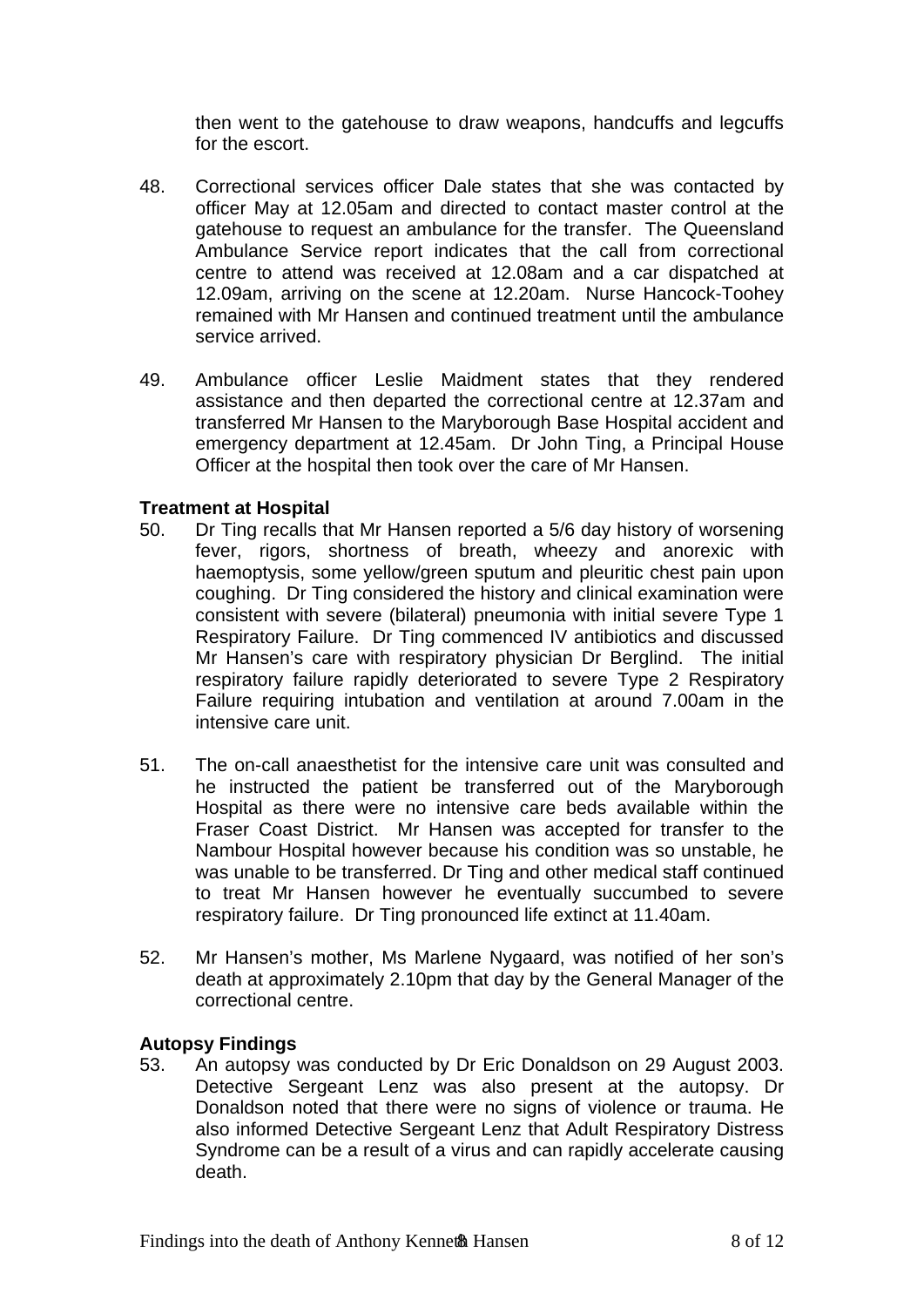- 54. Dr Donaldson noted at autopsy that samples taken from the upper and lower lobes of both lungs show marked abnormality. Many of the alveoli were coated with a thin hyaline membrane. The alveolar capillaries were congested. The alveoli contained varying amounts of red blood cells, fibrin and haemosiderin-laden macrophages. Focally there were areas of recent haemorrhage associated with increased numbers of intra-alveolar polymorphs. The features of the latter were consistent with superimposed areas of early pneumonia.
- 55. Dr Donaldson also noted that samples taken of the coronary arteries confirm severe atherosclerosis with 70% luminal narrowing.
- 56. Dr Donaldson considered the cause of death to be as follows:-
	- 1. Diffuse Alveolar Damage (Adult Respiratory Distress Syndrome) as a consequence of or due to;
	- 2. Bilateral Early Lobar Pneumonia;

#### *Other Major Findings*

3. Severe Coronary Atherosclerosis.

#### **Expert Medical Review**

- 57. Upon assuming responsibility for the coronial investigation I requested a review of the treatment and care provided by the jail medical centre and Maryborough Hospital staff be undertaken by Dr Robert Boots, a Respiratory Physician at the Royal Brisbane and Women's Hospital. Dr Boots was provided with a copy of the police investigation report and Mr Hansen's medical records.
- 58. Dr Boots' notes in his report that the admission of Mr Hansen to the medical ward at the correctional centre was appropriate for his presentation and the clinical illness was consistent with bronchitis for which timely medical advice was sought and appropriate antibiotics were prescribed. When medically assessed there was no clinical evidence of pneumonia or respiratory distress and the oxygenation recorded was not of clinical concern. The recorded clinical signs made initial treatment of lower tract respiratory infection with oral antibiotics and bronchodilators a responsible clinical decision.
- 59. The deterioration of Mr Hansen's condition was rapid and could not have been anticipated or prevented. The assessment and action taken at the correctional health centre was rapid, timely and appropriate as was the transfer to hospital.
- 60. Dr Boots also opined that the assessment at the Maryborough Hospital was clinically appropriate and the severity of the respiratory infection was immediately recognized. Dr Boots stated that the rapid deterioration was consistent with the severity of the pneumonia as documented at admission. Dr Boots considered that without being able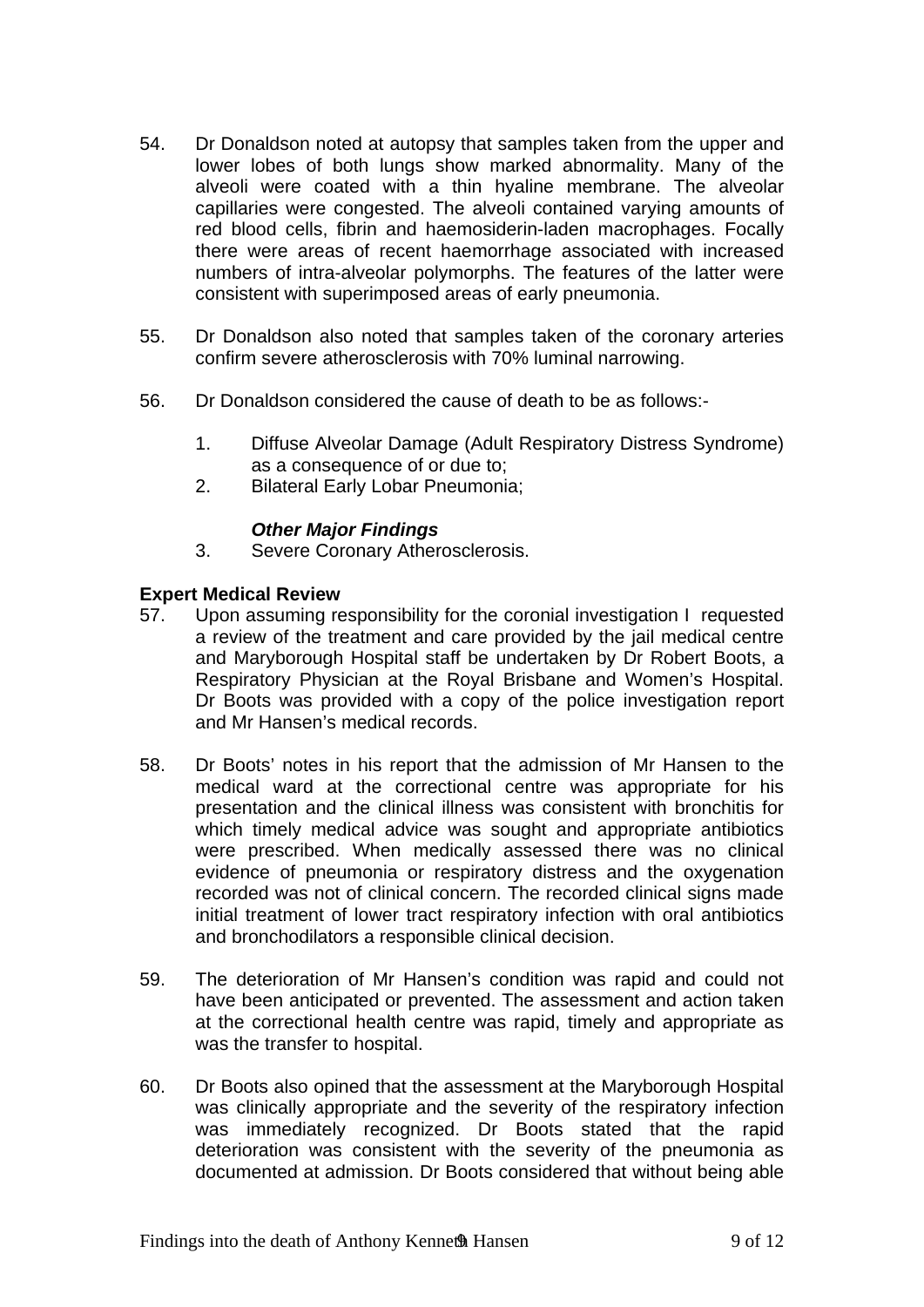to improve Mr Hansen's oxygenation to an arterial oxygen saturation of greater than 90% (which was never attained after commencing mechanical ventilation) transfer to another intensive care unit although appropriate was not possible because death would have occurred in transport. No intensive care unit would have accepted the transfer of a patient under such clinical circumstances until stable clinical improvement in the oxygenation had occurred.

- 61. Dr Boots considers that the mechanism of death was typical, predictable but not preventable in this case due to the severe prolonged hypoxaemia.
- 62. Dr Boots concludes that Mr Hansen developed a rapidly progressive bilateral respiratory infection despite appropriate and timely therapeutic decisions and care. The aetiology of this inciting infection was not elucidated which is the case in 50% of such pneumonias often reflecting either a viral aetiology for which there are very limited therapeutic options. Progression of the pulmonary inflammation (Adult Respiratory Distress Syndrome) occurred despite appropriate therapy. The rapidity of the progression and severity of the condition did not allow for transfer to occur to a higher-level intensive care facility.
- 63. I am satisfied given Dr Boots' opinions that all that could have been done for Mr Hansen was done and his treatment and care was appropriate in the circumstances.

#### **Apparent Delay in Hospital Transfer**

- 64. Counsel Assisting in her submissions raised a concern about the apparent delay in Mr Hansen's transfer to hospital. Ms Dickson submitted that the evidence indicated that it was decided to transfer the patient at about 11.30pm but the ambulance was not called until 12.08am. It was noted however that a number of other witnesses recorded different times in their statements so the delay may have been more in the vicinity of 20 minutes.
- 65. Counsel Assisting noted that Dr Boots' opinion was sought in relation to this issue of apparent delay. In Dr Boots' opinion the delay would not have made any difference, or very little difference, to the outcome given the severity of Mr Hansen's pneumonia and the number of hours he was treated at the hospital before he succumbed to the illness. However Dr Boots did say that it might have made a significant difference if Mr Hansen had been suffering from asthma or something similar.
- 66. The Department of Corrective Services was invited to provide submissions addressing this issue.
- 67. I am grateful for the prompt written submissions provided by the Department enclosing three departmental policies for managing medical emergencies entitled: 'Emergencies', 'Ambulance Services',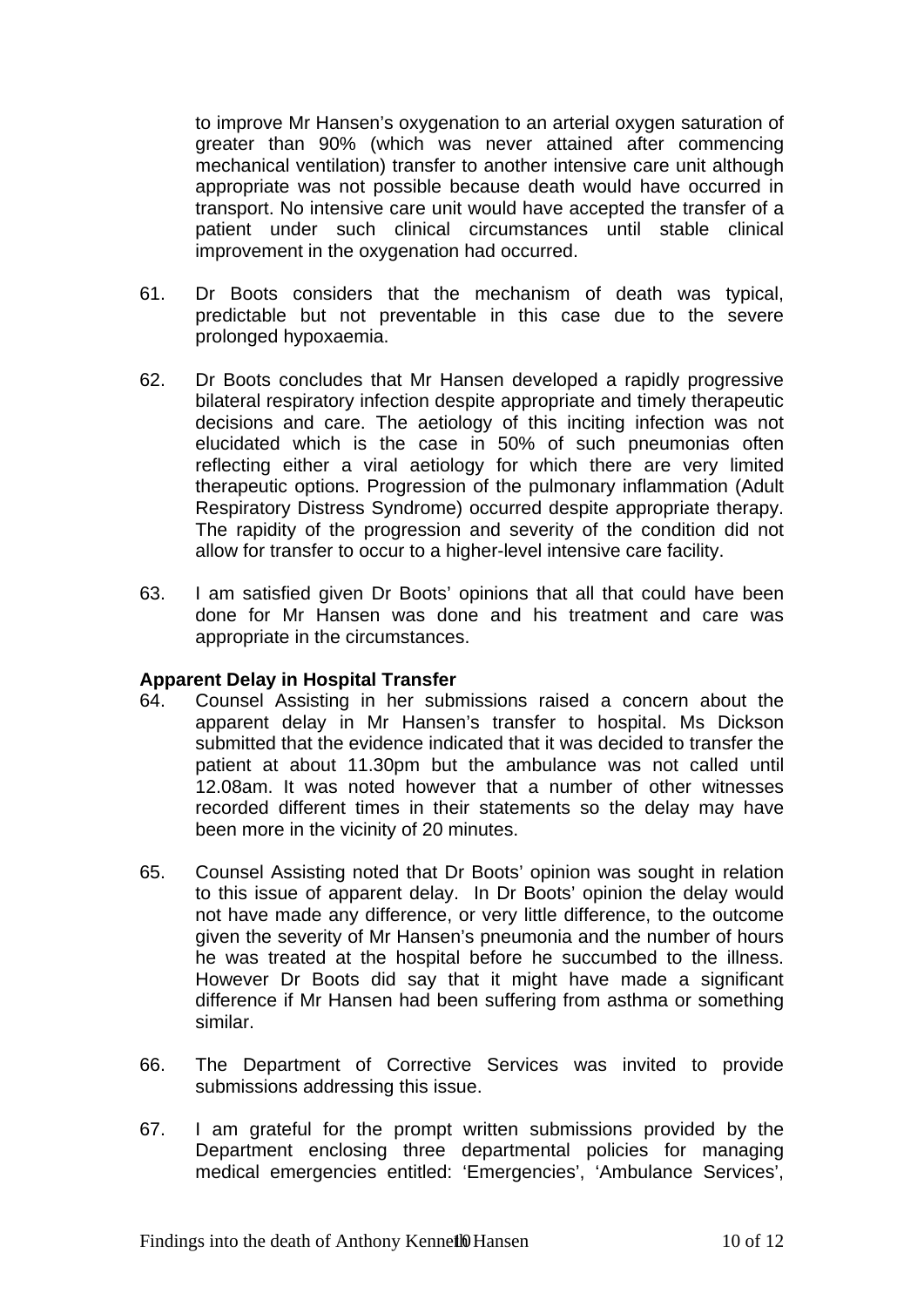and 'Code Blue' in addition to two supplementary statements: one from nurse Hancock-Toohey and the second from correctional supervisor Carl Jespersen.

- 68. The Department submitted that in all instances, it is the medical staff who have dominion for determining whether a hospital transfer is necessary. The correctional staff will be consulted concerning the method of transport and the level of security required, but they will be guided by medical staff as to the urgency of the transfer.
- 69. In Mr Hansen's case, his transfer to hospital was classified as an unscheduled medical transfer and not a Code Blue Medical Emergency. A Code Blue Medical Emergency would have precipitated a more urgent response.
- 70. All staff questioned in relation to the issue of apparent delay have refuted any suggestion of delay and consider that the response to the transfer was one of the swiftest they have been involved with at the correctional centre.
- 71. Nurse Hancock-Toohey states in her supplementary statement that there was no excessive delay between the time she first contacted correctional supervisor Jespersen and requested his attendance at the medical centre, then his subsequent arrival at the medical centre, her briefing on Mr Hansen's condition, the request for an ambulance and the attendance of the ambulance. Nurse Hancock-Toohey confirms in her supplementary statement that she cannot provide exact times for the events as she did not note them at the time; rather the times were extracted from the medical centre log.
- 72. Nurse Hancock-Toohey also states that following Mr Hansen's transfer to the hospital, she was contacted by one of the clinical nurse's there asking whether the correctional centre had the capability to provide intravenous antibiotics as the hospital was considering returning Mr Hansen to the prison.
- 73. Correctional supervisor Jespersen also asserts that there was no delay in Mr Hansen's transfer to hospital. He reports that he obtained the times for his statement from his watch which he sets 8 minutes ahead of time. He noted that the officers concerned in this transfer will almost certainly not have noted the time contemporaneously but estimated the times after the events. He does note however that if a Code Blue had been declared an officer would have been appointed to record all times in a running log.
- 74. Correctional supervisor Jespersen advised the Department's representative at the inquest that he did not consider that Mr Hansen was in urgent need of medical attention or in imminent danger of death because he was ambulatory and that Mr Hansen had had a conversation with him while they awaited the arrival of the ambulance.